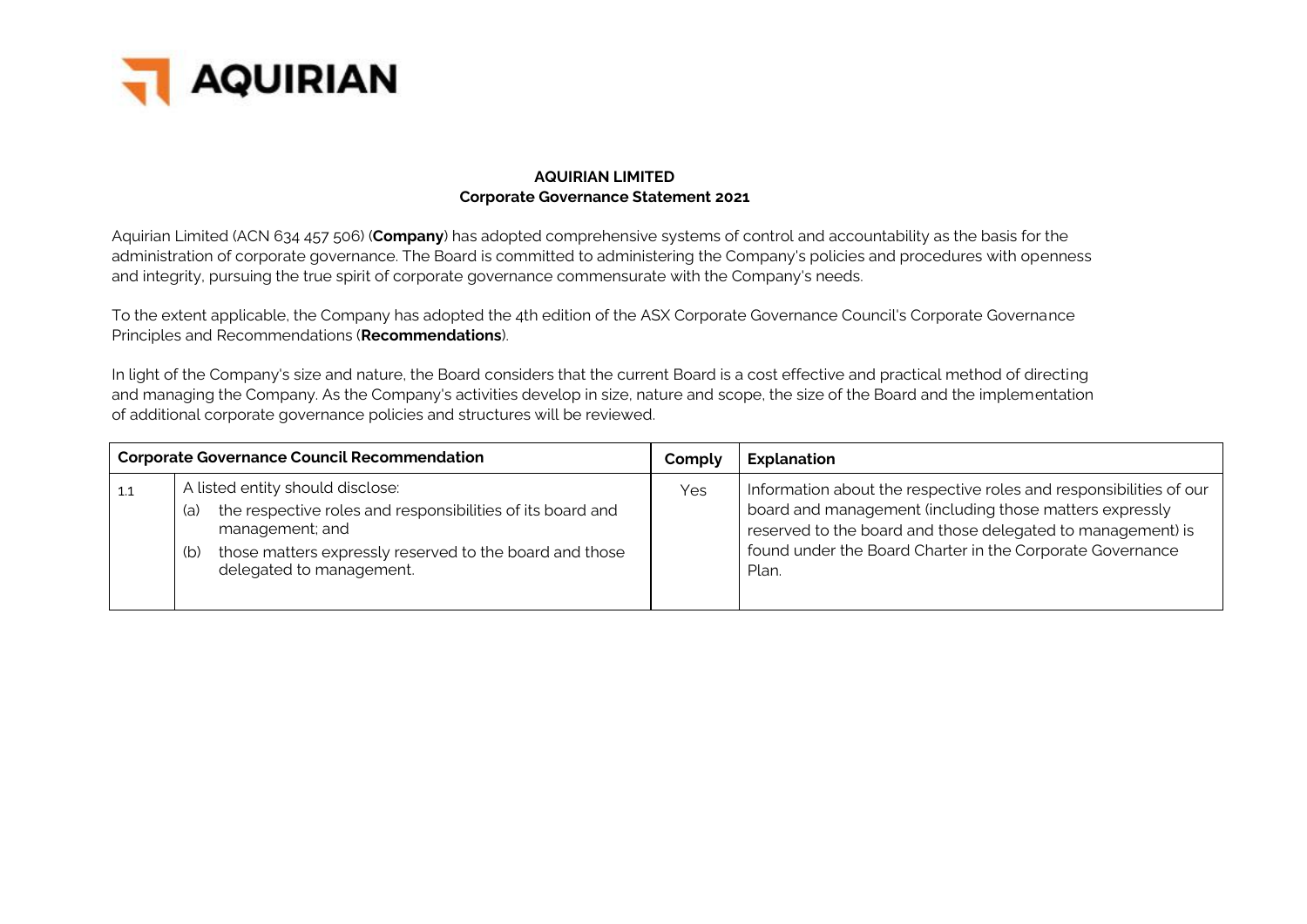

| 1.2 | A listed entity should:<br>undertake appropriate checks before appointing a person,<br>(a)<br>or putting forward to security holders a candidate for<br>election, as a director; and<br>provide security holders with all material information in its<br>(b)<br>possession relevant to a decision on whether or not to<br>elect or re-elect a director. | Yes | The Company undertakes appropriate checks in<br>a)<br>accordance with the guidelines for the appointment and<br>selection of the Board in its Corporate Governance Plan.<br>The Company's Nomination Committee Charter (in the<br>Company's Corporate Governance Plan) requires the<br>Nomination Committee (or, in its absence, or if one has not<br>yet been established, the Board) to ensure appropriate<br>checks (including checks in respect of character,<br>experience, education, criminal record and bankruptcy<br>history (as appropriate)) are undertaken before appointing<br>a person, or putting forward to security holders a<br>candidate for election, as a Director.<br>b) Under the Nomination Committee Charter, all material<br>information relevant to a decision on whether to elect or<br>re-elect a Director must be provided to security holders in<br>the Notice of Meeting containing the resolution to elect or<br>re-elect a Director. |
|-----|---------------------------------------------------------------------------------------------------------------------------------------------------------------------------------------------------------------------------------------------------------------------------------------------------------------------------------------------------------|-----|------------------------------------------------------------------------------------------------------------------------------------------------------------------------------------------------------------------------------------------------------------------------------------------------------------------------------------------------------------------------------------------------------------------------------------------------------------------------------------------------------------------------------------------------------------------------------------------------------------------------------------------------------------------------------------------------------------------------------------------------------------------------------------------------------------------------------------------------------------------------------------------------------------------------------------------------------------------------|
| 1.3 | A listed entity should have a written agreement with each<br>director and senior executive setting out the terms of their<br>appointment.                                                                                                                                                                                                               | Yes | The Company's Nomination Committee Charter requires the<br>Board, in the absence of a Nomination Committee, to ensure<br>that each Director and senior executive is a party to a written<br>agreement with the Company which sets out the terms of that<br>Director's or senior executive's appointment. The Company has<br>written agreements with each of its Directors and senior<br>executives.                                                                                                                                                                                                                                                                                                                                                                                                                                                                                                                                                                    |
| 1.4 | The company secretary of a listed entity should be accountable<br>directly to the board, through the chair, on all matters to do with<br>the proper functioning of the Board.                                                                                                                                                                           | Yes | Noted in the letter of appointment of Company Secretary.                                                                                                                                                                                                                                                                                                                                                                                                                                                                                                                                                                                                                                                                                                                                                                                                                                                                                                               |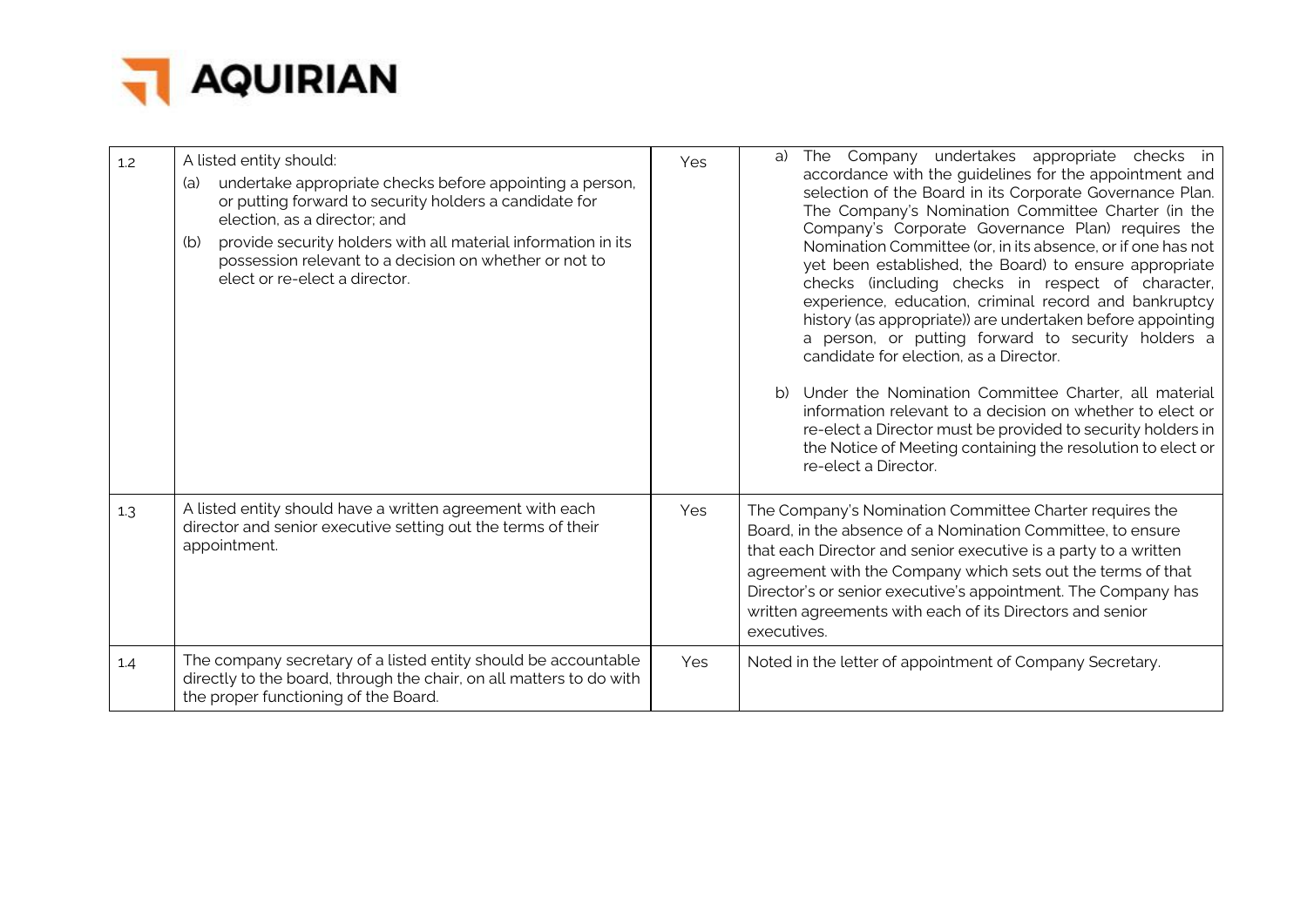

| 1.5 |     | A listed entity should:                                                                                                                                                                                                                                                                                                                                                                                                       | No. | The Company has implemented a diversity policy which can be                                                                                                                                                                                                                                                                                        |
|-----|-----|-------------------------------------------------------------------------------------------------------------------------------------------------------------------------------------------------------------------------------------------------------------------------------------------------------------------------------------------------------------------------------------------------------------------------------|-----|----------------------------------------------------------------------------------------------------------------------------------------------------------------------------------------------------------------------------------------------------------------------------------------------------------------------------------------------------|
|     | (a) | have and disclose a diversity policy;                                                                                                                                                                                                                                                                                                                                                                                         |     | viewed on its website at <b>https://www.aquirian.com/</b> . The                                                                                                                                                                                                                                                                                    |
|     | (b) | through its board or a committee of the board set<br>measurable objectives for achieving gender diversity in<br>the composition of its board, senior executives and<br>workforce generally; and                                                                                                                                                                                                                               |     | diversity policy provides a framework for the Company to<br>establish and achieve measurable diversity objectives, including<br>in respect of gender diversity. The diversity policy allows the<br>Board to set measurable gender diversity objectives, if                                                                                         |
|     |     | (c) disclose in relation to each reporting period:                                                                                                                                                                                                                                                                                                                                                                            |     | considered appropriate, and to assess annually both the                                                                                                                                                                                                                                                                                            |
|     |     | (1) the measurable objectives set for that period to<br>achieve gender diversity;                                                                                                                                                                                                                                                                                                                                             |     | objectives (if any have been set) and the Company's progress in<br>achieving them.                                                                                                                                                                                                                                                                 |
|     |     | the entity's progress towards achieving those<br>(2)<br>objectives; and                                                                                                                                                                                                                                                                                                                                                       |     | Due to the current size and composition of the organisation, the                                                                                                                                                                                                                                                                                   |
|     |     | $(3)$ either:                                                                                                                                                                                                                                                                                                                                                                                                                 |     | Board does not consider it appropriate to provide measurable<br>objectives in relation to gender diversity. The Company is                                                                                                                                                                                                                         |
|     |     | (A) the respective proportions of men and women on<br>the board, in senior executive positions and across<br>the whole organisation (including how the entity<br>has defined "senior executive" for these purposes);<br>or<br>(B) if the entity is a "relevant employer" under the<br>Workplace Gender Equality Act, the entity's most<br>recent "Gender Equality Indicators", as defined in<br>and published under that Act. |     | committed to ensuring that the appropriate mix of skills,<br>expertise, and diversity are considered when employing staff at<br>all levels of the organisation and when making new senior<br>executive and Board appointments and is satisfied that the<br>composition of employees, senior executives and members of<br>the Board is appropriate. |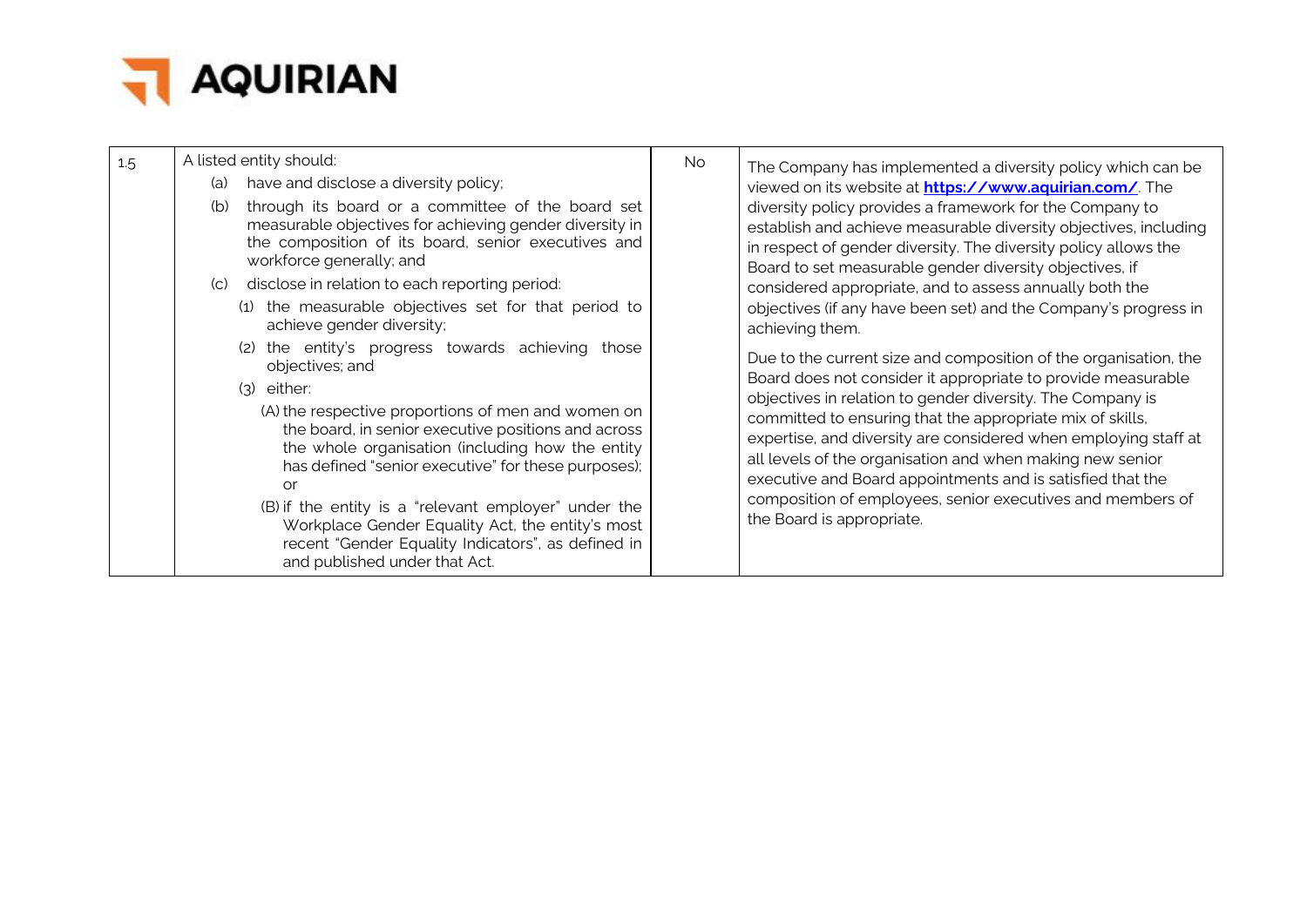

| 1.6 | A listed entity should:<br>have and disclose a process for periodically evaluating the<br>(a)<br>performance of the Board, its committees and individual<br>directors; and<br>disclose, in relation to each reporting period, whether a<br>(b)<br>performance evaluation was undertaken in the reporting<br>period in accordance with that process.             | No.       | The Board, in the absence of a Nomination Committee, is<br>a)<br>responsible for evaluating the performance of the Board,<br>its committees and individual Directors on an annual basis.<br>It may do so with the aid of an independent advisor. The<br>process for this is set out in the Company's Corporate<br>Governance Plan, which is available on the Company's<br>website.                         |
|-----|-----------------------------------------------------------------------------------------------------------------------------------------------------------------------------------------------------------------------------------------------------------------------------------------------------------------------------------------------------------------|-----------|------------------------------------------------------------------------------------------------------------------------------------------------------------------------------------------------------------------------------------------------------------------------------------------------------------------------------------------------------------------------------------------------------------|
|     |                                                                                                                                                                                                                                                                                                                                                                 |           | The performance evaluation policy has been newly<br>adopted and therefore no performance evaluation has<br>been undertaken in accordance with those processes<br>contained within the policy.                                                                                                                                                                                                              |
| 1.7 | A listed entity should:<br>have and disclose a process for periodically evaluating the<br>(a)<br>performance of its senior executives at least once every<br>reporting period; and<br>disclose for each reporting period whether a performance<br>(b)<br>evaluation has been undertaken in accordance with that<br>process during or in respect of that period. | <b>No</b> | The Board reviews the performance of its senior executives on<br>an annual basis. A senior executive, for these purposes, means<br>key management personnel (as defined in the Corporations<br>Act), other than non-executive Directors.<br>The applicable processes for these evaluations can be found in<br>the Company's Performance Evaluation Policy, which is<br>available on the Company's website. |
|     |                                                                                                                                                                                                                                                                                                                                                                 |           | The performance evaluation policy has been newly adopted and<br>therefore no performance evaluation has been undertaken in<br>accordance with those processes contained within the policy.                                                                                                                                                                                                                 |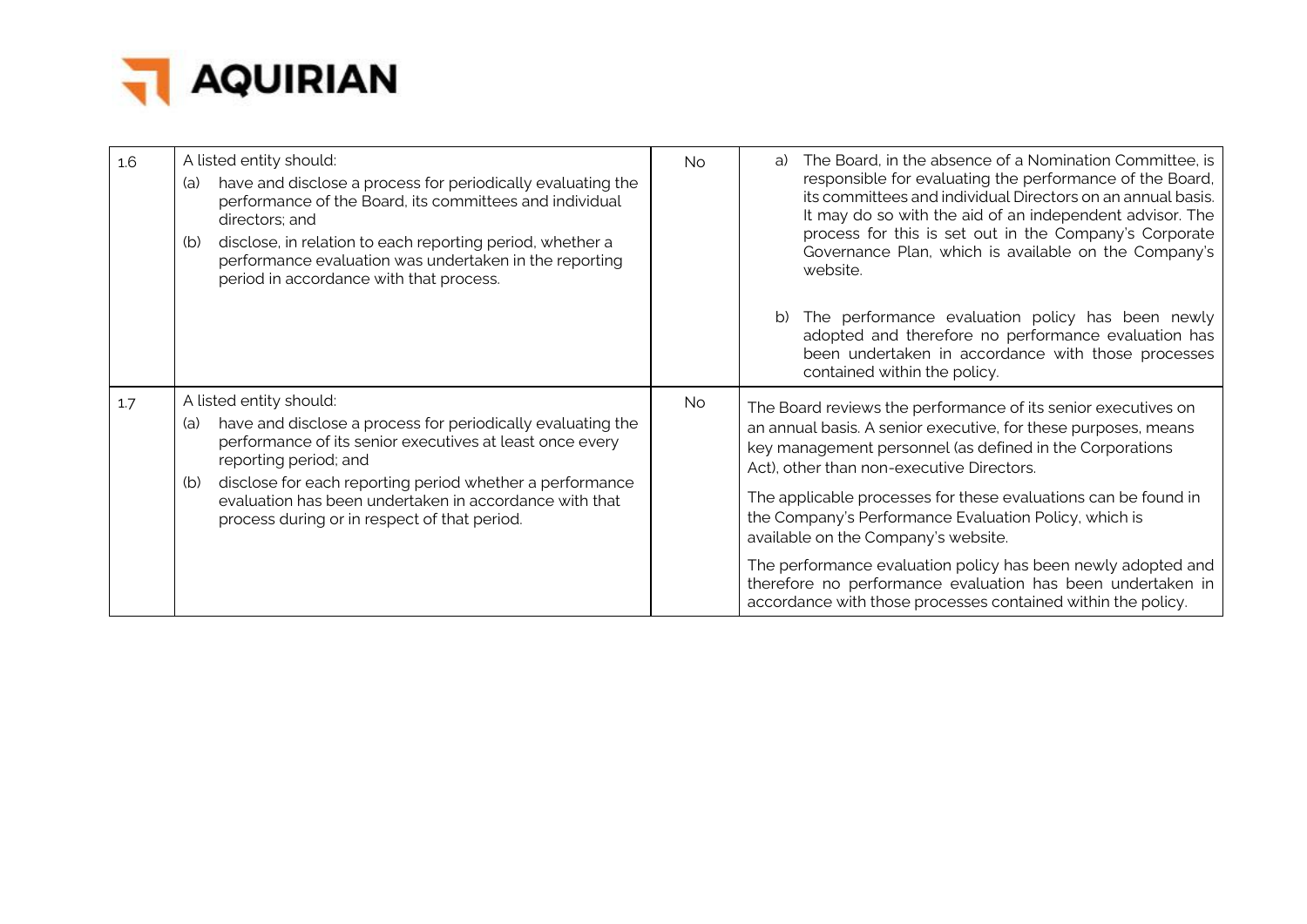

#### **PRINCIPLE 2 - STRUCTURE THE BOARD TO ADD VALUE**

| 2.1 | (a) | The Board of a listed entity should:<br>have a nomination committee which:<br>(1) has at least three members, a majority of whom are<br>independent directors; and<br>(2) is chaired by an independent director,<br>and disclose:<br>(3) the charter of the committee;<br>(4) the members of the committee; and<br>(5) as at the end of each reporting period, the number of times<br>the committee met throughout the period and the<br>individual attendances of the members at those meetings;<br>or | <b>No</b> | In view of the size and resources available to the Company, it is<br>not considered that a separate nomination committee would add<br>any substance to this process, as such the Board as a whole will<br>act in regards to the responsibilities of the nomination committee.<br>Those responsibilities are outlined in the Nomination and<br>Remuneration Committee Charter which is available on the<br>Company's website. |
|-----|-----|---------------------------------------------------------------------------------------------------------------------------------------------------------------------------------------------------------------------------------------------------------------------------------------------------------------------------------------------------------------------------------------------------------------------------------------------------------------------------------------------------------|-----------|------------------------------------------------------------------------------------------------------------------------------------------------------------------------------------------------------------------------------------------------------------------------------------------------------------------------------------------------------------------------------------------------------------------------------|
|     | (b) | if it does not have a nomination committee, disclose that fact<br>and the processes it employs to address board succession<br>issues and to ensure that the board has the appropriate<br>balance of skills, knowledge, experience, independence and<br>diversity to enable it to discharge its duties and<br>responsibilities effectively.                                                                                                                                                              |           |                                                                                                                                                                                                                                                                                                                                                                                                                              |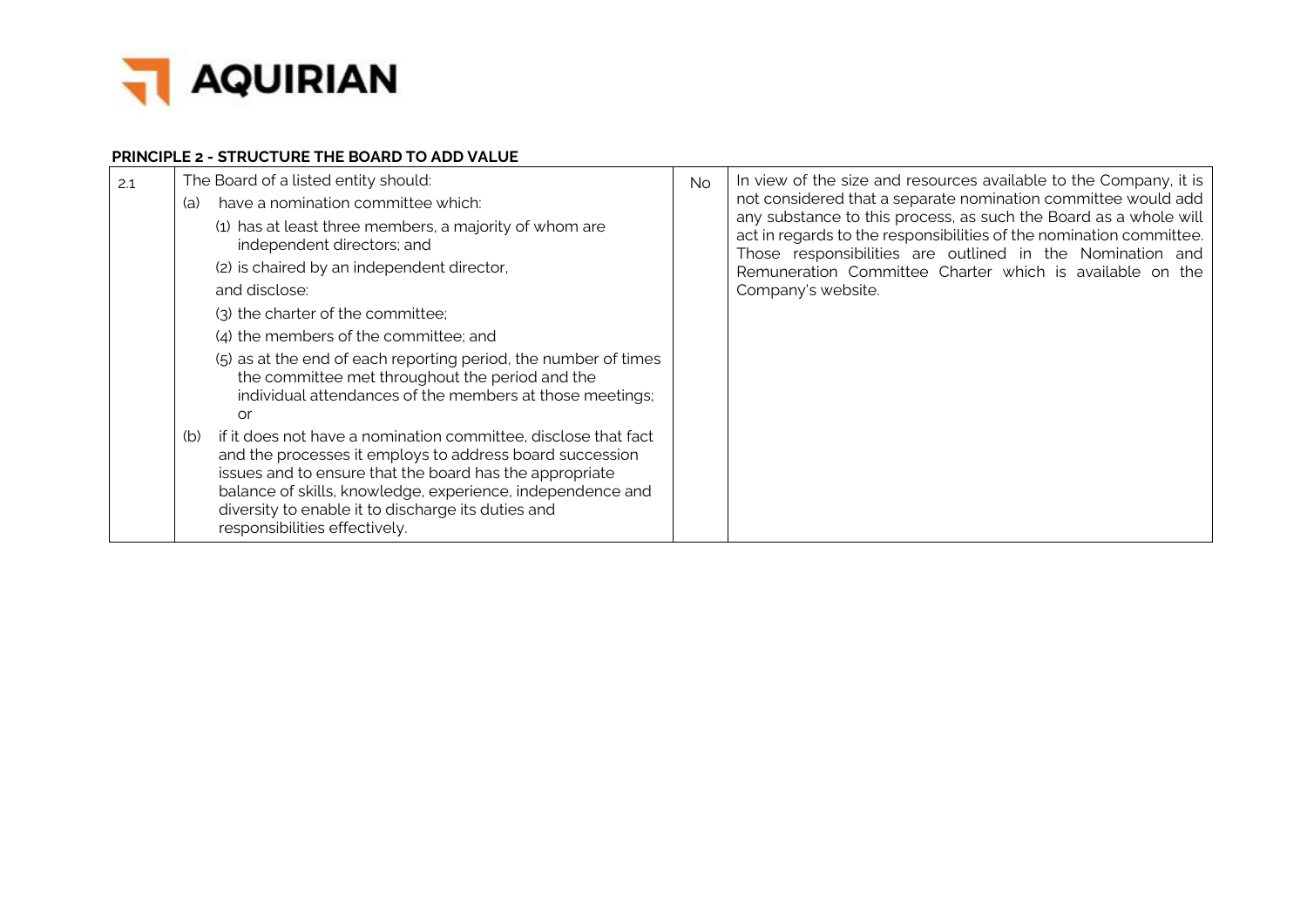

| 2.2 | A listed entity should have and disclose a board skills matrix<br>setting out the mix of skills that the board currently has or is<br>looking to achieve in its membership. | Yes | The Board has identified that the appropriate mix of skills and<br>diversity required of its members on the Board to operate<br>effectively and efficiently is achieved by directors having<br>substantial skills and experience industry, operational<br>experience, financial acumen, experience as a non-executive<br>director of other ASX-listed entities, leadership and governance,<br>risk management experience, capital markets, human resources<br>and strategy.<br>The Board Skills matrix for the current Board is as follows: |                           |              |                     |                            |
|-----|-----------------------------------------------------------------------------------------------------------------------------------------------------------------------------|-----|---------------------------------------------------------------------------------------------------------------------------------------------------------------------------------------------------------------------------------------------------------------------------------------------------------------------------------------------------------------------------------------------------------------------------------------------------------------------------------------------------------------------------------------------|---------------------------|--------------|---------------------|----------------------------|
|     |                                                                                                                                                                             |     | <b>Skill and experience</b>                                                                                                                                                                                                                                                                                                                                                                                                                                                                                                                 | <b>Bruce</b><br>McFadzean | David Kelly  | Gregory<br>Patching | Alexandra<br><b>Atkins</b> |
|     |                                                                                                                                                                             |     | Industry                                                                                                                                                                                                                                                                                                                                                                                                                                                                                                                                    |                           | $\checkmark$ |                     |                            |
|     |                                                                                                                                                                             |     | Operational experience                                                                                                                                                                                                                                                                                                                                                                                                                                                                                                                      |                           |              |                     |                            |
|     |                                                                                                                                                                             |     | <b>Financial Acumen</b>                                                                                                                                                                                                                                                                                                                                                                                                                                                                                                                     |                           |              |                     |                            |
|     |                                                                                                                                                                             |     | Experience as a non-<br>executive Director of<br>other ASX-listed entities                                                                                                                                                                                                                                                                                                                                                                                                                                                                  |                           |              |                     |                            |
|     |                                                                                                                                                                             |     | Leadership and<br>qovernance                                                                                                                                                                                                                                                                                                                                                                                                                                                                                                                |                           | $\checkmark$ |                     |                            |
|     |                                                                                                                                                                             |     | Risk management<br>experience                                                                                                                                                                                                                                                                                                                                                                                                                                                                                                               |                           |              |                     |                            |
|     |                                                                                                                                                                             |     | Capital markets                                                                                                                                                                                                                                                                                                                                                                                                                                                                                                                             |                           |              |                     |                            |
|     |                                                                                                                                                                             |     | Human resources                                                                                                                                                                                                                                                                                                                                                                                                                                                                                                                             |                           |              |                     |                            |
|     |                                                                                                                                                                             |     | Strategy                                                                                                                                                                                                                                                                                                                                                                                                                                                                                                                                    |                           | $\checkmark$ |                     |                            |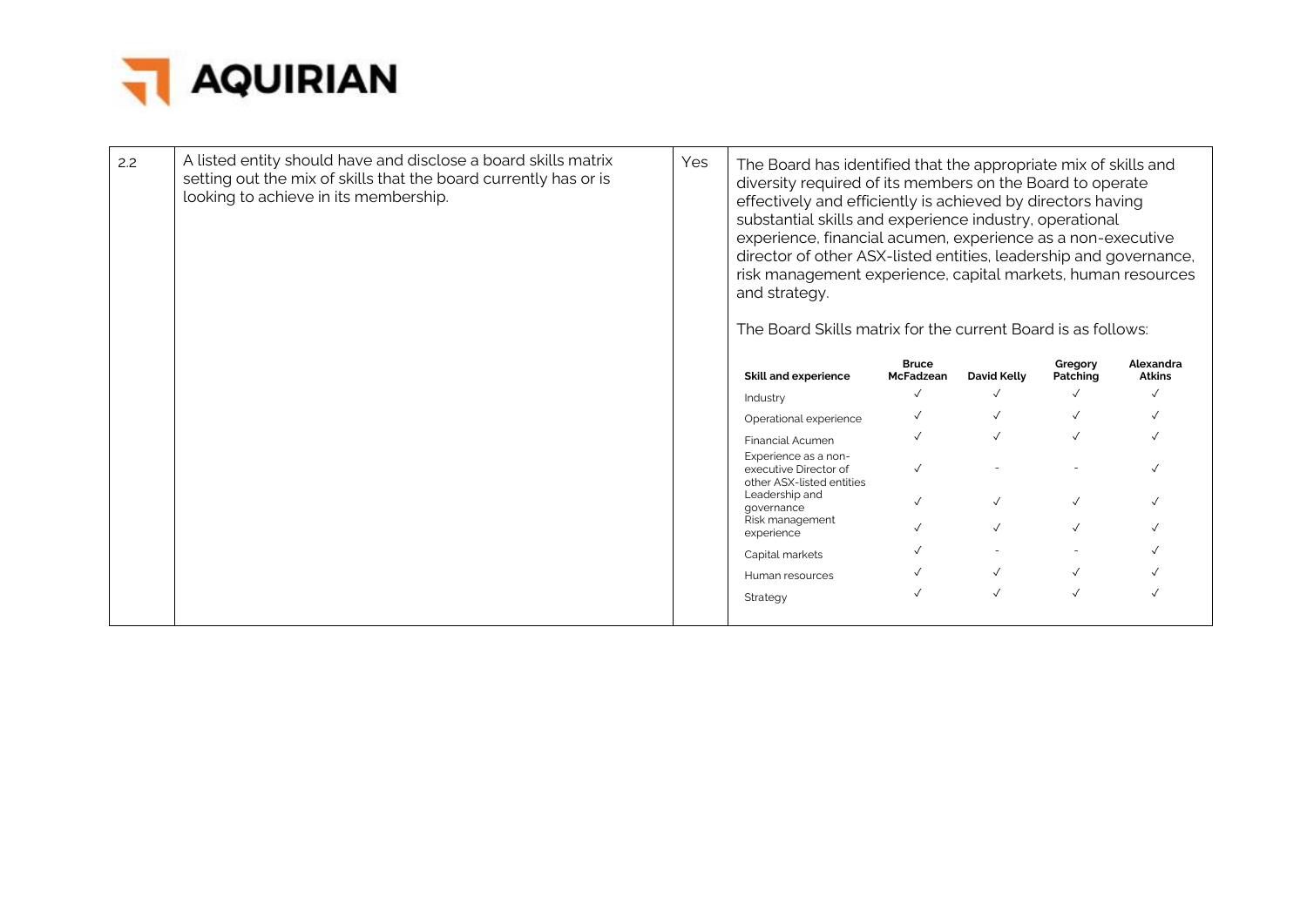

| 2.3 | A listed entity should disclose:<br>the names of the directors considered by the Board to be<br>(a)<br>independent directors;<br>if a director has an interest, position, association or relationship<br>(b)<br>of the type described in Box 2.3 but the board is of the opinion<br>that it does not compromise the independence of the director,<br>the nature of the interest, position, association or relationship<br>in question and an explanation of why the board is of that<br>opinion; and<br>the length of service of each director.<br>$\mathcal{L}(\mathsf{C})$ | Yes | The Board Charter requires the disclosure of the names of<br>a)<br>Directors considered by the Board to be independent. The<br>following Directors are considered to be independent:<br>Bruce McFadzean and Alexandra Atkins.<br>The Company will disclose in its Annual Report and the<br>Company's website any instances where this applies and<br>an explanation of the Board's opinion as to why the<br>relevant Director is still considered to be independent.<br>The Company's Annual Report will disclose the length of<br>service of each Director, as at the end of each financial<br>year. |
|-----|------------------------------------------------------------------------------------------------------------------------------------------------------------------------------------------------------------------------------------------------------------------------------------------------------------------------------------------------------------------------------------------------------------------------------------------------------------------------------------------------------------------------------------------------------------------------------|-----|-------------------------------------------------------------------------------------------------------------------------------------------------------------------------------------------------------------------------------------------------------------------------------------------------------------------------------------------------------------------------------------------------------------------------------------------------------------------------------------------------------------------------------------------------------------------------------------------------------|
| 2.4 | A majority of the Board of a listed entity should be independent<br>directors.                                                                                                                                                                                                                                                                                                                                                                                                                                                                                               | No. | The Board is comprised of four Directors. Two of the four of the<br>Directors are considered to be independent directors.                                                                                                                                                                                                                                                                                                                                                                                                                                                                             |
| 2.5 | The chair of the Board of a listed entity should be an independent<br>director and, in particular, should not be the same person as the<br>CEO of the entity.                                                                                                                                                                                                                                                                                                                                                                                                                | Yes | Mr Bruce McFadzean holds the position of chair of the Board.                                                                                                                                                                                                                                                                                                                                                                                                                                                                                                                                          |
| 2.6 | A listed entity should have a program for inducting new directors<br>and for periodically reviewing whether there is a need for existing<br>directors to undertake professional development to maintain the<br>skills and knowledge needed to perform their role as directors<br>effectively.                                                                                                                                                                                                                                                                                | Yes | In accordance with the Company's Board Charter, the Board, in<br>the absence of a Nomination Committee, is responsible for the<br>approval and review of induction and continuing professional<br>development programs and procedures for Directors to ensure<br>that they can effectively discharge their responsibilities. The<br>Company Secretary is responsible for facilitating inductions and<br>professional development.                                                                                                                                                                     |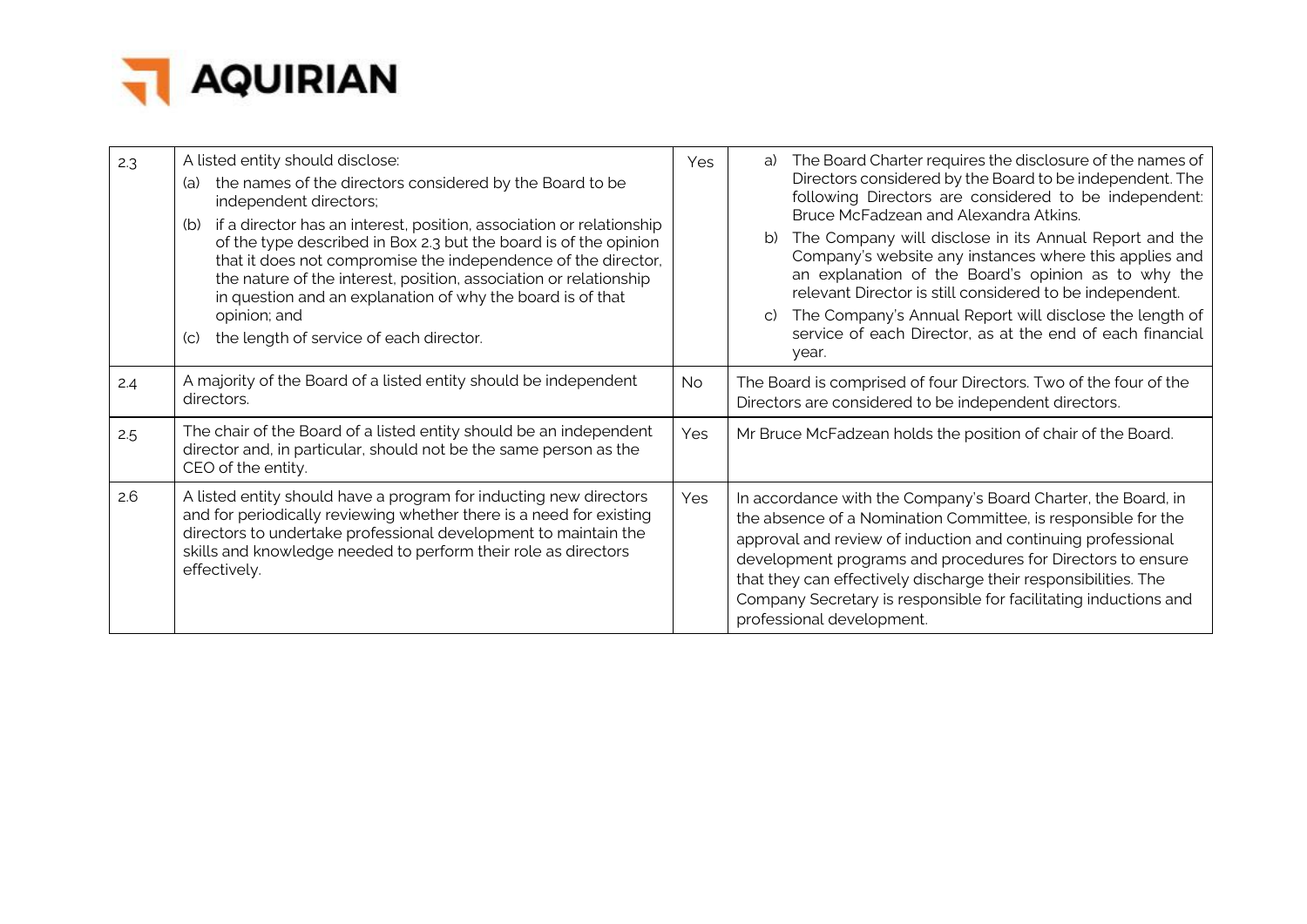

## **PRINCIPLE 3 – ACT ETHICALLY AND RESPONSIBLY**

| 3.1 | A listed entity should articulate and disclose its values                                                                                                                                                                                         | Yes | The Company has statement of values which can be viewed on its<br>website.                                                                                                                                                                                                                                            |
|-----|---------------------------------------------------------------------------------------------------------------------------------------------------------------------------------------------------------------------------------------------------|-----|-----------------------------------------------------------------------------------------------------------------------------------------------------------------------------------------------------------------------------------------------------------------------------------------------------------------------|
| 3.2 | A listed entity should:<br>have and disclose a code of conduct for its directors, senior<br>(a)<br>executives and employees; and<br>ensure that the board or a committee of the board is informed of any<br>(b)<br>material breaches of that code | Yes | The Code of Conduct sets out the principles and standards which<br>the Board, management and employees of the Company are<br>encouraged to strive to abide by when dealing with each other,<br>shareholders and the broad community. The Board is informed<br>when any material incidents are report under the policy |
| 3.3 | A listed entity should:<br>have and disclose a whistleblower policy; and<br>(a)<br>ensure that the board or a committee of the board is informed of any<br>(b)<br>reported under that policy.<br>material incidents                               | Yes | The Company has implemented a whistleblower policy which can<br>be viewed on its website and the Board is informed when any<br>material incidents are reported under the policy.                                                                                                                                      |
| 3.4 | A listed entity should:<br>have and disclose an anti-bribery and corruption policy; and; and<br>(a)<br>ensure that the board or a committee of the board is informed of any<br>(b)<br>material breaches of that policy                            | Yes | The Company has implemented an anti-bribery and corruption<br>policy which can be viewed on its website and the Board is<br>informed when any material incidents are reported under the policy.                                                                                                                       |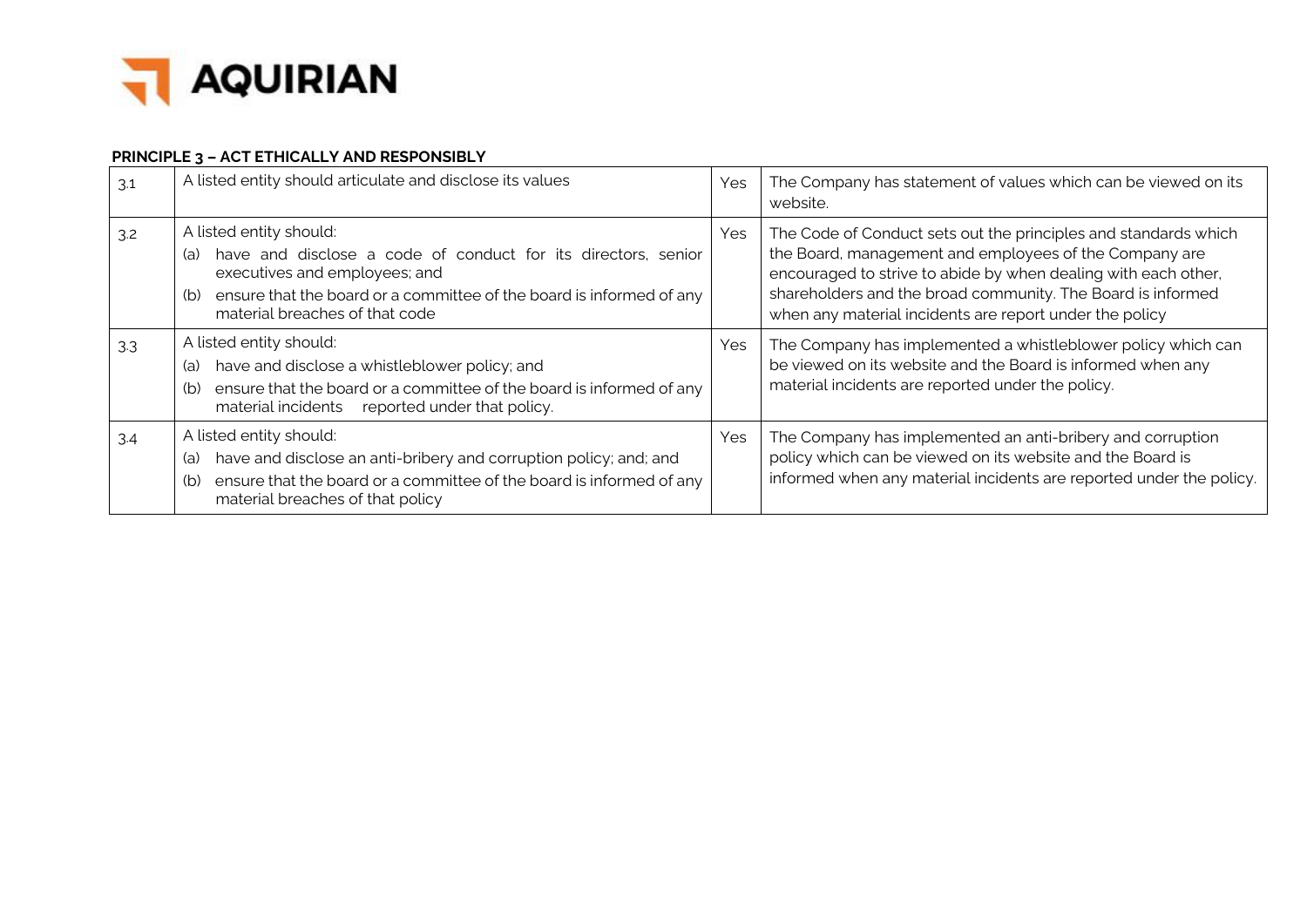

# **PRINCIPLE 4 – SAFEGUARD INTEGRITY IN CORPORATE REPORTING**

| 4.1 | The board of a listed entity should:<br>have an audit committee which:<br>(a)<br>(1) has at least three members, all of whom are non-executive<br>directors and a majority of whom are independent directors; and<br>(2) is chaired by an independent director, who is not the chair of the<br>board.<br>and disclose:<br>(3) the charter of the committee;<br>(4) the relevant qualifications and experience of the members of the<br>committee; and<br>(5) in relation to each reporting period, the number of times the<br>committee met throughout the period and the individual<br>attendances of the members at those meetings; or<br>if it does not have an audit committee, disclose that fact and the<br>(b)<br>processes it employs that independently verify and safeguard the<br>integrity of its corporate reporting, including the processes for the<br>appointment and removal of the external auditor and the rotation of<br>the audit engagement partner. | <b>No</b> | The Board has not established a separate audit committee. The full<br>Board carries out the duties that would ordinarily be assigned to the<br>audit committee.<br>The Board considers that the Company is not currently of a size, nor<br>are its affairs of such complexity to justify having a separate audit<br>committee. |
|-----|----------------------------------------------------------------------------------------------------------------------------------------------------------------------------------------------------------------------------------------------------------------------------------------------------------------------------------------------------------------------------------------------------------------------------------------------------------------------------------------------------------------------------------------------------------------------------------------------------------------------------------------------------------------------------------------------------------------------------------------------------------------------------------------------------------------------------------------------------------------------------------------------------------------------------------------------------------------------------|-----------|--------------------------------------------------------------------------------------------------------------------------------------------------------------------------------------------------------------------------------------------------------------------------------------------------------------------------------|
| 4.2 | The board of a listed entity should, before it approves the entity's<br>financial statements for a financial period, receive from its CEO and CFO<br>a declaration that, in their opinion, the financial records of the entity<br>have been properly maintained and that the financial statements<br>comply with the appropriate accounting standards and give a true and<br>fair view of the financial position and performance of the entity and that<br>the opinion has been formed on the basis of a sound system of risk<br>management and internal control which is operating effectively.                                                                                                                                                                                                                                                                                                                                                                           | Yes       | The Company's Audit and Risk Committee Charter requires the CEO<br>and CFO (or, if none, the person(s) fulfilling those functions) to<br>provide a sign off on these terms. The Company intends to obtain a<br>sign off on these terms for each of its financial statements in each<br>financial year.                         |
| 4.3 | A listed entity should disclose its process to verify the integrity of any<br>periodic corporate report it releases to the market that is not audited or<br>reviewed by an external auditor                                                                                                                                                                                                                                                                                                                                                                                                                                                                                                                                                                                                                                                                                                                                                                                | Yes       | Any periodic corporate reports preparation is the responsibility of<br>the CFO, who presents these reports to the Board for sign off prior<br>to release to the market.                                                                                                                                                        |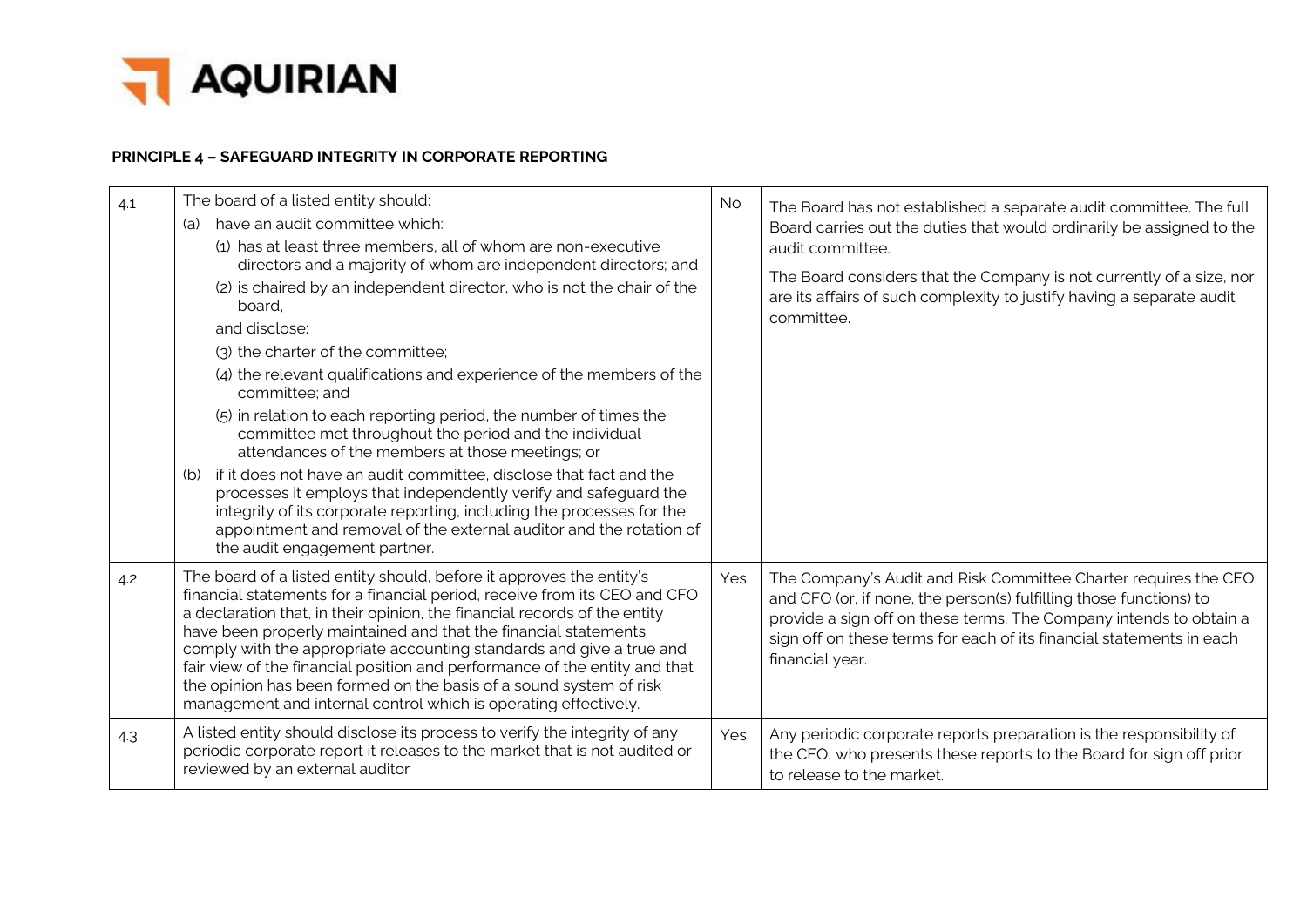

#### **PRINCIPLE 5 – MAKE TIMELY AND BALANCED DISCLOSURE**

| 5.1 | A listed entity should have and disclose a written policy for complying<br>with its continuous disclosure obligations under listing rule 3.1.                                                                   | Yes | The Company's Corporate Governance Plan includes a continuous<br>disclosure program. The Corporate Governance Plan is available on<br>the Company's website. |
|-----|-----------------------------------------------------------------------------------------------------------------------------------------------------------------------------------------------------------------|-----|--------------------------------------------------------------------------------------------------------------------------------------------------------------|
| 5.2 | A listed entity should ensure that its board receives copies of all material<br>market announcements promptly after they have been made.                                                                        | Yes | All material market announcements are circulated to the board via<br>email.                                                                                  |
| 5.3 | A listed entity that gives a new and substantive investor or analyst<br>presentation should release a copy of the presentation materials on the<br>ASX Market Announcements Platform ahead of the presentation. | Yes | All substantive investor analysts presentations are released on the<br>ASX Market Announcements Platform prior to the presentation.                          |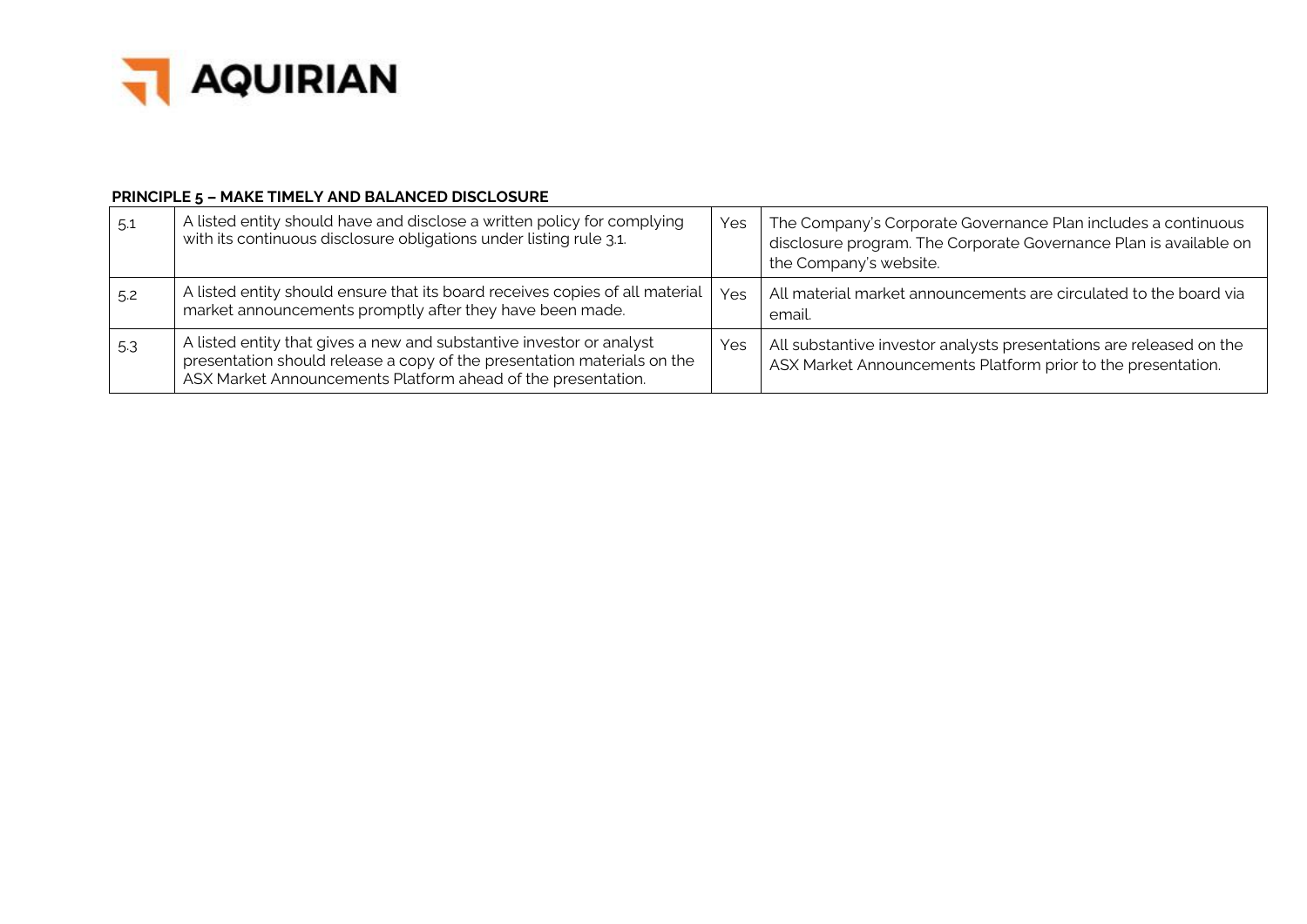

#### **PRINCIPLE 6 – RESPECT THE RIGHTS OF SECURITY HOLDERS**

| 6.1 | A listed entity should provide information about itself and its<br>governance to investors via its website.                                                                    | Yes | The Company's website provides information on the Company<br>including its background, objectives, projects and contact details.<br>The Corporate Governance page provides access to key policies,<br>procedures and charters of the Company, such as the Board and<br>Committee charters, securities trading policy, diversity policy and<br>the latest Corporate Governance Statement. ASX announcements,<br>Company reports and presentations are uploaded to the website<br>following release to the ASX and editorial content is updated on a<br>regular basis. |
|-----|--------------------------------------------------------------------------------------------------------------------------------------------------------------------------------|-----|----------------------------------------------------------------------------------------------------------------------------------------------------------------------------------------------------------------------------------------------------------------------------------------------------------------------------------------------------------------------------------------------------------------------------------------------------------------------------------------------------------------------------------------------------------------------|
| 6.2 | A listed entity should design and implement an investor relations<br>program to facilitate effective two-way communication with investors.                                     | Yes | The Company encourages security holders to attend and<br>participate in general meetings and makes itself available to meet<br>investors and regularly responds to telephone or email enquiries<br>from investors.                                                                                                                                                                                                                                                                                                                                                   |
| 6.3 | A listed entity should disclose the policies and processes it has in place<br>to facilitate and encourage participation at meetings of security holders.                       | Yes | Shareholders are encouraged to participate at all general<br>meetings and AGMs of the Company. Upon the despatch of any<br>notice of meeting to Shareholders, the Company Secretary shall<br>send out material stating that all Shareholders are encouraged to<br>participate at the meeting.                                                                                                                                                                                                                                                                        |
|     |                                                                                                                                                                                |     | The Company's Shareholder Communication Policy is disclosed<br>on the Company's website.                                                                                                                                                                                                                                                                                                                                                                                                                                                                             |
| 6.4 | A listed entity should ensure that all substantive resolutions at a<br>meeting of security holders are decided by a poll rather than by a show<br>of hands.                    | Yes | The company decides all resolutions at a meeting of security<br>holders by a poll.                                                                                                                                                                                                                                                                                                                                                                                                                                                                                   |
| 6.5 | A listed entity should give security holders the option to receive<br>communications from, and send communications to, the entity and its<br>security registry electronically. | Yes | It is the Company's desire that shareholders receive<br>communications electronically in the interests of the environment<br>and constraining costs. In an endeavour to drive this objective the<br>Company provides security holders the option to receive<br>communications from, and to send communications to, the<br>Company electronically.                                                                                                                                                                                                                    |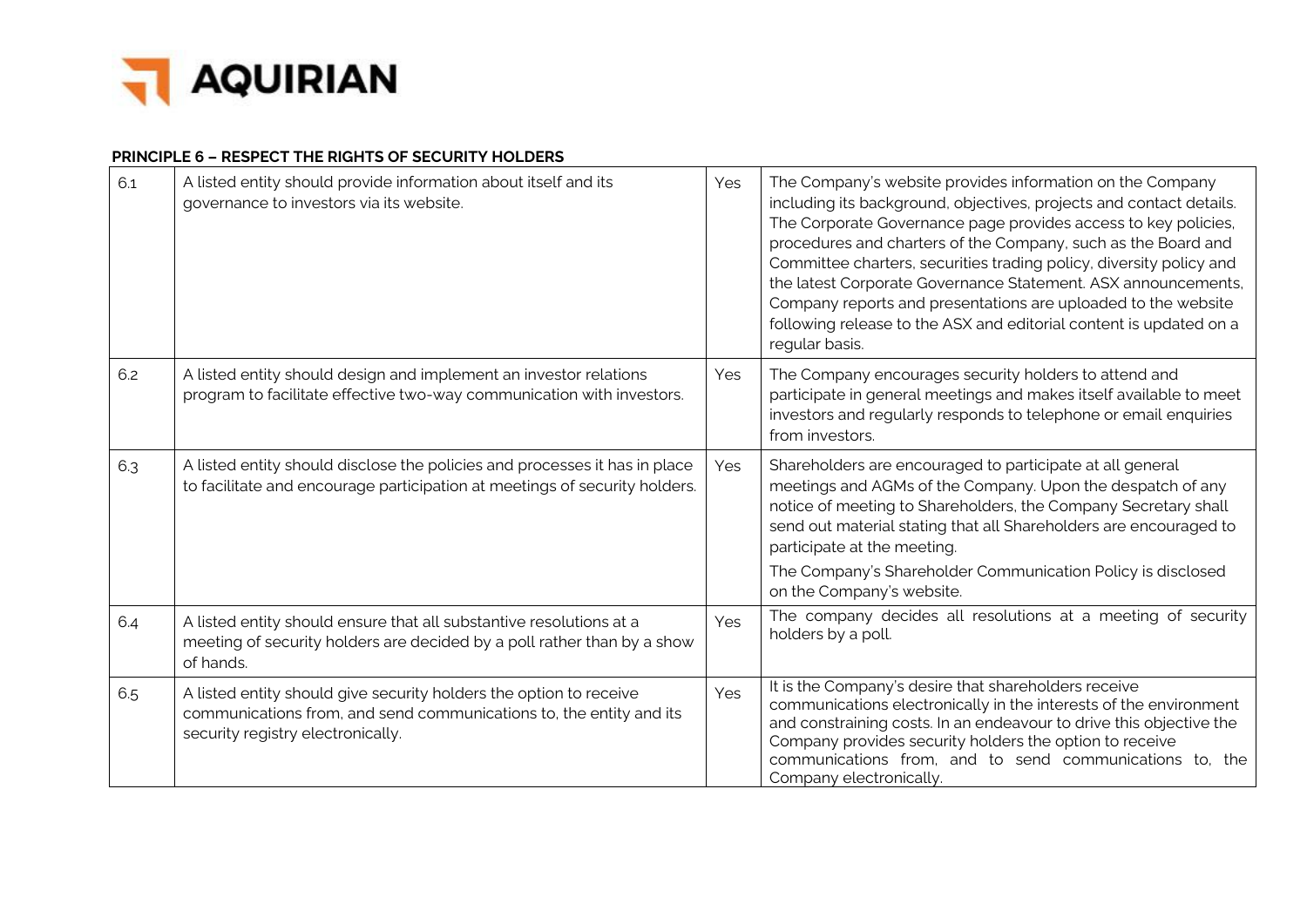

## **PRINCIPLE 7 – RECOGNISE AND MANAGE RISK**

| 7.1 | The board of a listed entity should:<br>have a committee or committees to oversee risk, each of which:<br>(a)<br>(1) has at least three members, a majority of whom are independent<br>directors; and<br>(2) is chaired by an independent director,<br>and disclose:<br>(3) the charter of the committee;<br>(4) the members of the committee; and<br>(5) as at the end of each reporting period, the number of times the<br>committee met throughout the period and the individual<br>attendances of the members at those meetings; or<br>(b) if it does not have a risk committee or committees that satisfy (a)<br>above, disclose that fact and the processes it employs for<br>overseeing the entity's risk management framework. | <b>No</b> | The Board has not established a separate Risk Management<br>Committee. The Board is ultimately responsible for risk oversight<br>and risk management. Discussions on the recognition and<br>management of risks are considered by the Board.<br>The Board considers that the Company is not currently of a size, nor<br>are its affairs of such complexity to justify having a separate risk<br>committee.                               |
|-----|----------------------------------------------------------------------------------------------------------------------------------------------------------------------------------------------------------------------------------------------------------------------------------------------------------------------------------------------------------------------------------------------------------------------------------------------------------------------------------------------------------------------------------------------------------------------------------------------------------------------------------------------------------------------------------------------------------------------------------------|-----------|------------------------------------------------------------------------------------------------------------------------------------------------------------------------------------------------------------------------------------------------------------------------------------------------------------------------------------------------------------------------------------------------------------------------------------------|
| 7.2 | The board or a committee of the board should:<br>review the entity's risk management framework at least annually to<br>(a)<br>satisfy itself that it continues to be sound and that the entity is<br>operating with due regard to the risk appetite set by the board; and<br>disclose, in relation to each reporting period, whether such a review<br>(b)<br>has taken place.                                                                                                                                                                                                                                                                                                                                                          | Yes       | The Audit and Risk Committee Charter requires that the<br>a)<br>Board, in the absence of an Audit and Risk Committee,<br>should, at least annually, satisfy itself that the Company's risk<br>management framework continues to be sound.<br>The Company's Corporate Governance Plan requires the<br>b)<br>Company to disclose at least annually whether such a review<br>of the company's risk management framework has taken<br>place. |
| 7.3 | A listed entity should disclose:<br>if it has an internal audit function, how the function is structured and<br>(a)<br>what role it performs; or<br>if it does not have an internal audit function, that fact and the<br>(b)<br>processes it employs for evaluating and continually improving the<br>effectiveness of its risk management and internal control processes.                                                                                                                                                                                                                                                                                                                                                              | <b>No</b> | The Board monitors the need for an internal audit function. The<br>Company has not had an internal audit function for the past financial<br>year. Due to the size of the Company, the Board does not consider it<br>necessary to have an internal audit function.                                                                                                                                                                        |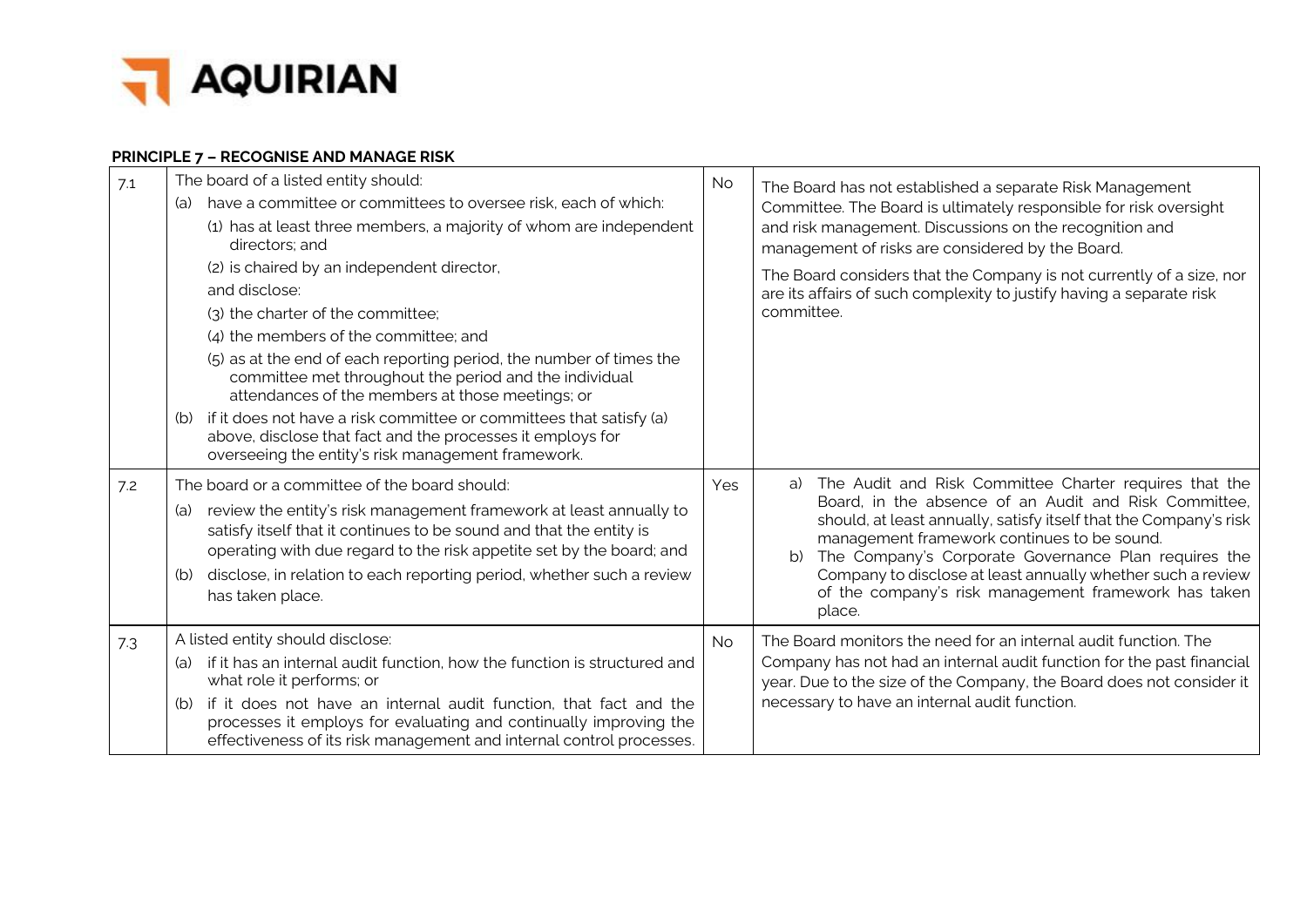

| 7.4 | A listed entity should disclose whether it has any material exposure to<br>economic, environmental and social sustainability risks and, if it does,<br>how it manages or intends to manage those risks. | Yes | The Audit and Risk Committee Charter requires the Board, in the<br>absence of an Audit and Risk Committee, to assist management<br>determine whether the Company has any material exposure to<br>economic, environmental and social sustainability risks and, if it<br>does, how it manages or intends to manage those risks.                                                                      |
|-----|---------------------------------------------------------------------------------------------------------------------------------------------------------------------------------------------------------|-----|----------------------------------------------------------------------------------------------------------------------------------------------------------------------------------------------------------------------------------------------------------------------------------------------------------------------------------------------------------------------------------------------------|
|     |                                                                                                                                                                                                         |     | The Company's Corporate Governance Plan requires the Company<br>to disclose whether it has any material exposure to economic,<br>environmental and social sustainability risks and, if it does, how it<br>manages or intends to manage those risks. The Company will<br>disclose this information in its Annual Report and on its ASX website<br>as part of its continuous disclosure obligations. |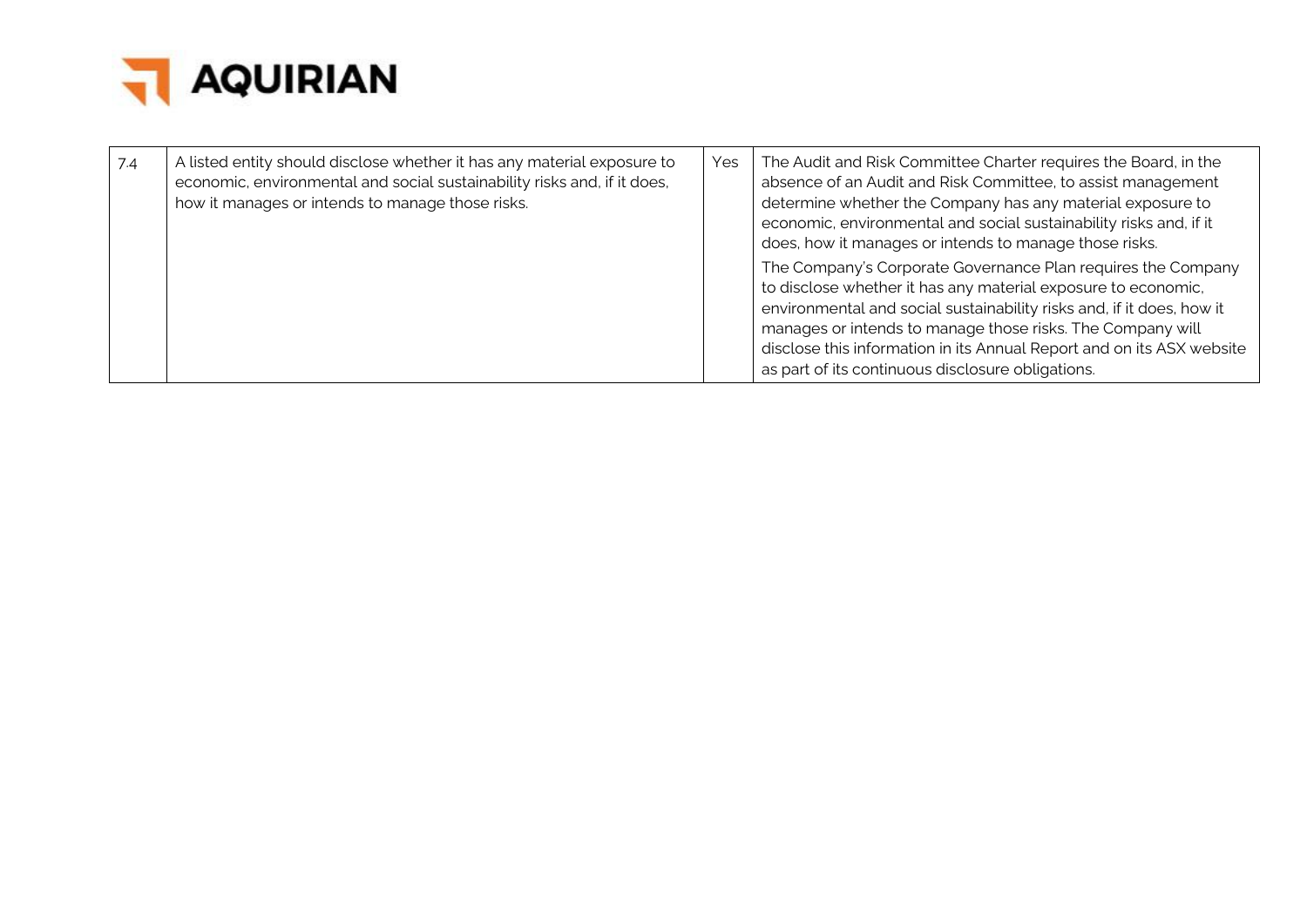

#### **PRINCIPLE 8 – REMUNERATE FAIRLY AND RESPONSIBLY**

| 8.1 | The board of a listed entity should:<br>have a remuneration committee which:<br>(a)<br>(1) has at least three members, a majority of whom are independent<br>directors: and<br>(2) is chaired by an independent director,<br>and disclose:<br>(3) the charter of the committee;<br>(4) the members of the committee; and<br>(5) as at the end of each reporting period, the number of times the<br>committee met throughout the period and the individual<br>attendances of the members at those meetings; or<br>if it does not have a remuneration committee, disclose that fact and<br>(b) | <b>No</b> | The Board as a whole performs the function of the Remuneration<br>committee which includes setting the Company's remuneration<br>structure, determining eligibilities to incentive schemes, assessing<br>performance and remuneration of senior management and<br>determining the remuneration and incentives of the Board.<br>The Board may obtain external advice from independent<br>consultants in determining the Company's remuneration practices,<br>including remuneration levels, where considered appropriate.<br>The Board considers that the Company is not currently of a size, nor<br>are its affairs of such complexity to justify having a separate<br>remuneration committee. |
|-----|----------------------------------------------------------------------------------------------------------------------------------------------------------------------------------------------------------------------------------------------------------------------------------------------------------------------------------------------------------------------------------------------------------------------------------------------------------------------------------------------------------------------------------------------------------------------------------------------|-----------|------------------------------------------------------------------------------------------------------------------------------------------------------------------------------------------------------------------------------------------------------------------------------------------------------------------------------------------------------------------------------------------------------------------------------------------------------------------------------------------------------------------------------------------------------------------------------------------------------------------------------------------------------------------------------------------------|
|     | the processes it employs for setting the level and composition of<br>remuneration for directors and senior executives and ensuring that<br>such remuneration is appropriate and not excessive.                                                                                                                                                                                                                                                                                                                                                                                               |           |                                                                                                                                                                                                                                                                                                                                                                                                                                                                                                                                                                                                                                                                                                |
| 8.2 | A listed entity should separately disclose its policies and practices<br>regarding the remuneration of non-executive directors and the<br>remuneration of executive directors and other senior executives.                                                                                                                                                                                                                                                                                                                                                                                   | Yes       | The Company's Corporate Governance Plan requires the Board to<br>disclose its policies and practices regarding the remuneration of<br>Directors and senior executives, which is disclosed on the<br>Company's website.                                                                                                                                                                                                                                                                                                                                                                                                                                                                         |
| 8.3 | A listed entity which has an equity-based remuneration scheme should:<br>have a policy on whether participants are permitted to enter into<br>(a)<br>transactions (whether through the use of derivatives or otherwise)<br>which limit the economic risk of participating in the scheme; and<br>disclose that policy or a summary of it.<br>(b)                                                                                                                                                                                                                                              | Yes       | The Company's securities trading policy includes prohibitions<br>a)<br>on hedging & derivative trading in respect of participants in<br>any Company share, option, performance rights or other plan<br>or similar arrangement which limit the economic risk of<br>participating in such schemes.<br>The securities trading policy is available on the Company's<br>website.                                                                                                                                                                                                                                                                                                                    |